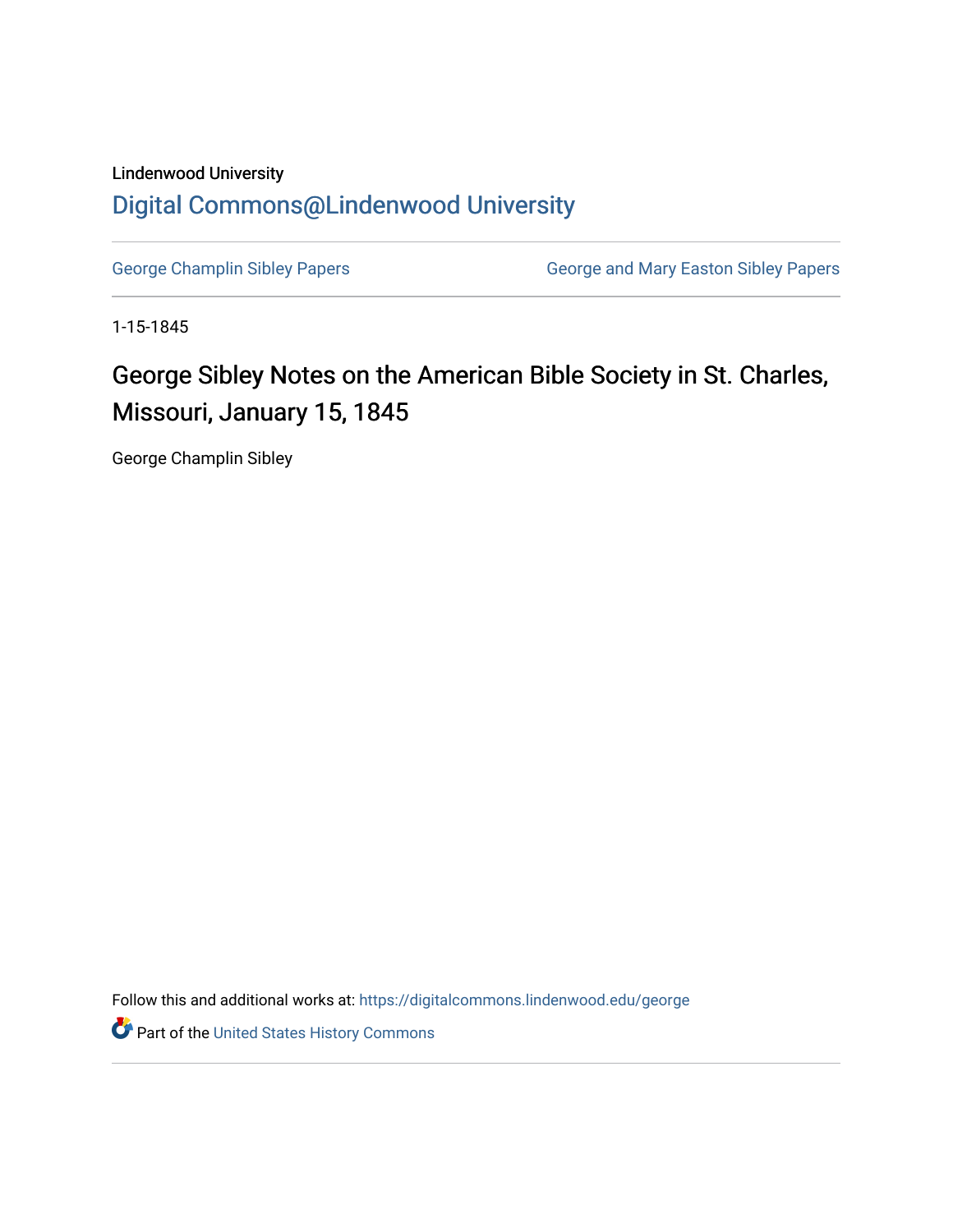[cover]

British issue~~~ Bibles~~

Testaments 1.107.578

American B. S. . . . . . . . H. . . . . . 633.395

Expenditure 765.000 dollars.

## [Inside]

At a meeting held Jany. 15<sup>th</sup> 1845 at the Ct. House St. Charles after candlelighting. Some 40 or 50 persons attending.

The American Bible Society of which this Society is an auxiliary, was instituted in the year 1816. Its sole object as specified in its constitution, is "to encourage a wider circulation of the Holy Scriptures, without note or comment" its fundamental rule that has never been departed from is, "That all secretarian objects must be laid aside, and alone undertaken which all can cooperate."

There are at present in the United States, nearly One Thousand Societies cooperating as auxiliaries, with the parent Society; which is itself cooperating with the kindred Societies of England, France, Switzerland, Sweden, Denmark, Saxony, Norway, Greece, India, Holland, and Some other Countries, with all their thousands of auxiliaries.

In this vast association, embracing in its plan of operations, the whole habitable Globe, are to be found, with only two or three exceptions, all the evangelical Christian denominations that come under the general designation of Protestant. And altho' this enterprise the grandest even attempted by mankind is opposed with the most bitter hostility by the great power and influence of the Papal Hierarchy. Yet it is rapidly advancing and prospering more and more, every year. It is evidently blessed of God.

The aggregate number of copies of the Bible and Testament issued last year, in about 140 different languages. May be stated at about One Million four hundred thousand: And it may be assumed that since the year 1804 (when the British Society was formed) not less than Twenty Millions of copies have been printed and for the most part circulated. More has been done tho' the instrumentality of this great association to distribute the Bible in Substantial Book form, adapted to all classes and conditions of man within the last 40 years, then was effected in the 18000 years preceding. When sold these Books are put at very low prices by the Agents of the Society, but great numbers are given away to the poor. Without money and without price. The operations of this union of all protestant Christendom are everywhere sustained and wholly sustained, by the Voluntary, free will offerings of the people. Never yet has a page of their publications been blotted by any \_\_ tax upon the hand earnings of the poor: the widow's mite, the orphan's cent, as ell as the rich man's secontribution to this most Holy enterprise, are all all voluntarily given. And the evidence is abundant and Satisfactory that all those gifts amounting in the whole to a large Sum, are and ever have been, faithfully, fully, and judiciously. Oplied to the Single object for which they were intended. "The further circulation of the Holy Scriptures, without note or comment". The extensive and zealous cooperation of all Christendom (Protestant Christendom I should say) thro' their numerous societies, axillaries, and agencies, has been wonderfully advanced and favored, not only by the perfect agreement that exists among them, but by the vastly increased and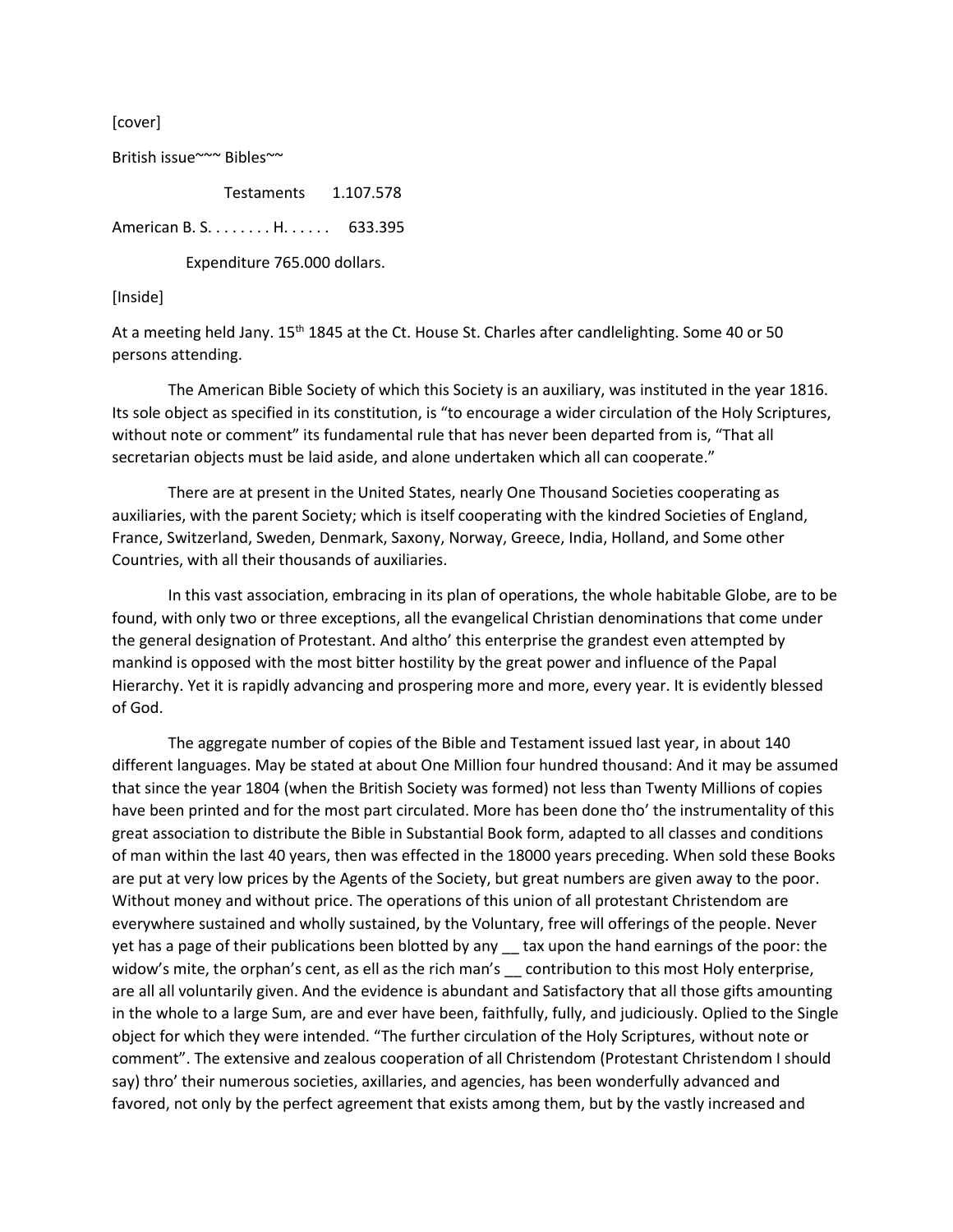constantly increasing facilities of printing and transportation, and the other prominent discoveries in Science within the last 40 years. These facilities, whilst they have been employed mainly for the advancement of mere human enterprizes, enabling men to push their schemes of avarice and ambition, into regions from which them were before shut out, and of which they knew but little; are also employed for the spread of the Scriptures of truth, into all those hitherto benighted regions occupied by the far greater portion of the human race. And it is a fact worthy of our notice and admiration, that in very many instances, the Bible has preceded, and opened the way for commercial intercourse, by means of the new facilities mentioned. By those means, the friends of the Sacred Scriptures, have been able to penetrate into countries, before deemed utterly inaccessible, and to reach unknown nations and tribes of people.- Yes, even where the active pressing cupidity and untiring perseverance of Commercial enterprise; and the daring arm of conquest, have again and again been baffled and defeated, and shut out, by fierce, suspicious races of men, the Christian Missionary, along and unarmed, with no missile in his hand save the Bible, with no errand but "Behold I bring you tidings of great joy. On Earth peace good will toward men". Finds easy and often welcome acess. The fierse Savage opens his door and his heart also, to the seemingly unprotected, and unassuming stranger and soon assumes an enterily new and different character, and ere long learns to read his Book in his own language, to love and live by its precepts. This is no fancy sketch.-

One of the promises contained in this Book, given by its author when on earth is "That this Gospel of the Kingdom Shall be preached in all the world"- "And then shall the end come"- People are very apt to overlook the signs of the times in Relation to this express promise of the Savior.- The wonderful improvements in the art of printing. The rapid means of intercommunication, and of transportation. The very recent invention of the magnetic telegraph, and the invention of the Sub. Machine Battery with other inventions calculated to promote peace, or at least to suppress Wars among nations, all within the last 40 years; when viewed in their proper light and bearing, ought to conceive us that events big with interest to our race, are rapidly approaching. To suppose that all these mighty enquires of intelligence and power are permitted and designed by Him who Rules on high (for no one believes they have happened by chance) merely to advance the wordly projects of man, were foolish presumption. Doubtless they are designed for the ultimate benefit of mankind; but we may rationally conclude that they are given to us for purposes infinitely higher and more desirable than to aid men in their common ephemeral transactions. Or extend their mere worldly knowledge. Is it too much to suppose that the great designer may be, to use all these and probably many others mot yet suggested to the mind of man, to aid the combined efforts of the Bible given to the World by Jesus Christ? Forty years ago it seemed to many believers, an almost hopeless undertaking, even to send the Gospel into all the World; so very feeble and limited were the means then available; tho' many of the faithful never did doubt but that means suited to the end, would be permitted in due season. And no careful observer of passing events in this connection can have failed to remark, that facilities to carry on his great work have been afforded in proportion as human expectations have been faithfully put forth.- We have now reached a point in the progress of our cause, from whence we may plainly see that even with our present century. But should our facilities be increased for only twenty years to come, in the same ration only that they have increased for the last forty years; and the friends of the Bible very where do their duty, it is by no means a rash assumption that the whole will be accomplished before the end of the year 1865-. The principal thing that seems now to be lacking, in money, to enable all our associate Bible Societies, at once to double, treble, and quadruple their issues and distributions, for the Press is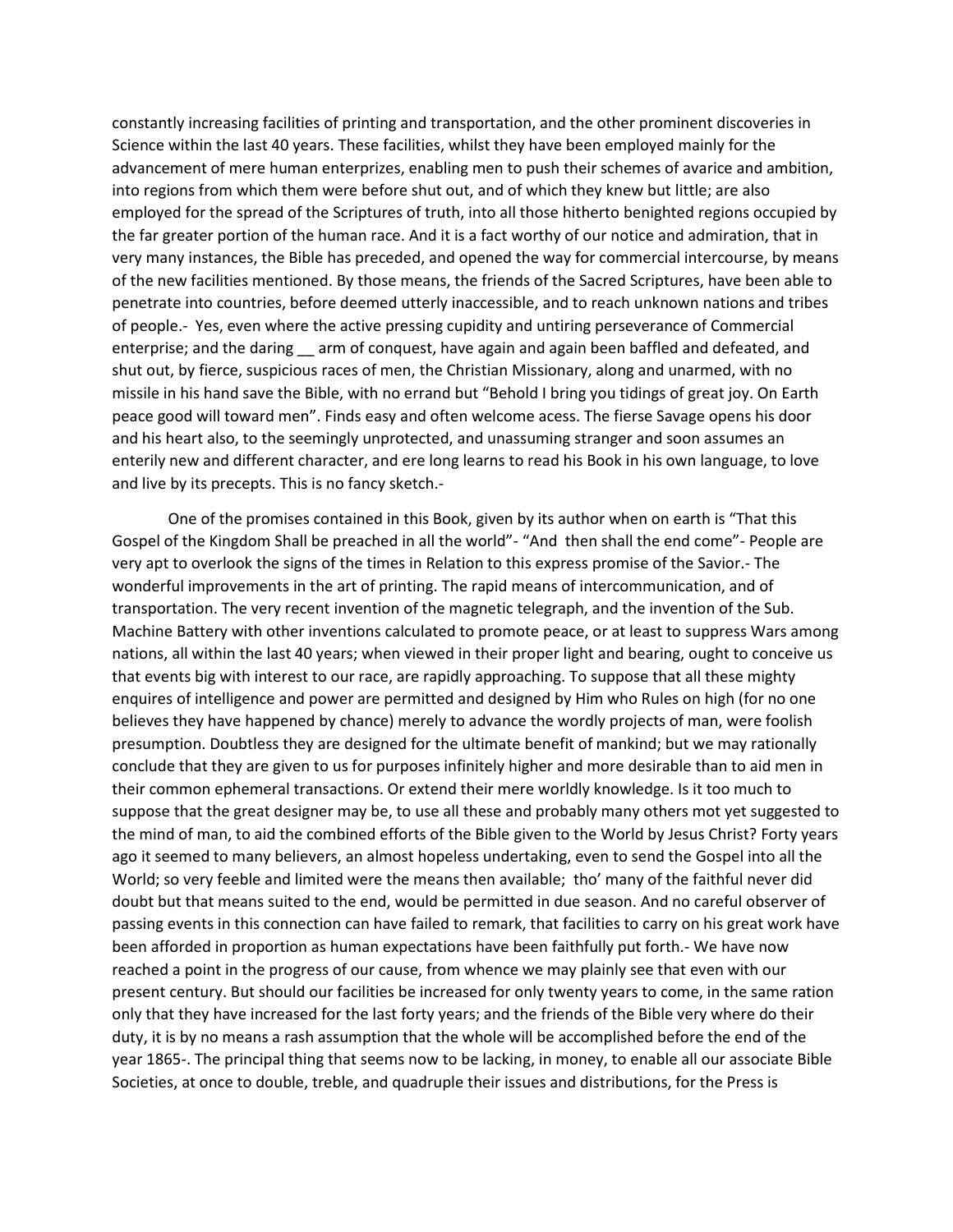perfectly competent now, to furnish annually an hundred millions of copies at still cheaper rates than can be done at this time, cheap as they now are.

Last year the American and British societies issued one million two hundred and twenty eight thousand copies; with a fund of about five hundred and fifty thousand dollars.- It is competed that there are at this time One thousand millions of people in this World; of whom one hundred and forty millions are denominated Protestant Christians, or Reformation. And of those One Hundred Millions, more or less, favor our great Bible enterprise. And of these last about ten millions are in the United States. Deducting from these aggregates, about one third for little children and errors of calculation, and supposing the remaining Sixty Six millions to contribute individually five cents a year for the next twenty years; it would yield in that time a fund of sixty six millions of dollars; sufficient to enable our glorious associations even as they stand at this day, to issue more than One Hundred & fifty millions of copies before the year 1865. Which, with those already extant in careful hands, and those published by other presses than those employed by our societys and put in circulation thro' the Booksellers; will be ample supply for all the destitute families throughout the whole world.- By the same rule, and at the same rate (five cents a year) the protestant population in this Union, might contribute annually four hundred thousand dollars; or eight millions in the twenty years. Which would issue half a million of copies a yearand by the same rule and rate of 5 cents a year, the protestant population of St. Charles county, might contribute at least 300 dollars a year = and if they would tax themselves for this good cause, One cent per month and pay it, their annual contribution would amount to the handsome sum of Eight hundred dollars.-

I present these statistics and estimates, not varying materially I believe from the truth, because they are not only interesting, but very striking in many points of view, they clearly show what important result may be produced by individual contributions, so very insignificant, as viewed separately, that even a street beggar in rags and tatters would be ashamed to refuse it. – If our protestant friends in St. Charles county would all thus contribute according to their families, one cent each per months, our country will do more, four time told, than ever before.

I have thus endeavored to lay before you such a view of our Bible in all its main features, as may enable you to understand it's a present condition it future prospects, and its just demands and expectations. From all which you will learn that you have the high honor of forming part of a mighty association, whose members are to be found throughout the World, whose great object is to send the Book of God into all the world whose whole work is done openly and above \_\_ having no secrets or concealments whatever, and whose patron is God himself- - Surely it ought to be deemed a privilege for any one to land aid in any way to such a cause- Who can refuse a mite to assist in sending forth more and more widely the wonderful Book of Books. The oldest Book in the world, and yet always new and fresh. The Book from whence is drawn all that we know of peace liberty, or the free [page cut out, no text appears to be missing] government. The Book which if suppressed, and blotted out of existence and out remembrance; wonderful assuredly lease us in chaos and confusion, in the most object slavery, heathenish darkness and degrading ignorance. The Book that a wise and merciful God our creator, has freely given us for our guide and consolation. The only book given by inspiration of God to men. The only Book that teacher by Divine authority, of righteousness, of judgement and of things to come. The only Book that tells of Jesus Christ the beloved, and of eternal life and happiness thro' his atonement and mediation. The only Book that can never become obsolete; and the only book that no mortal can